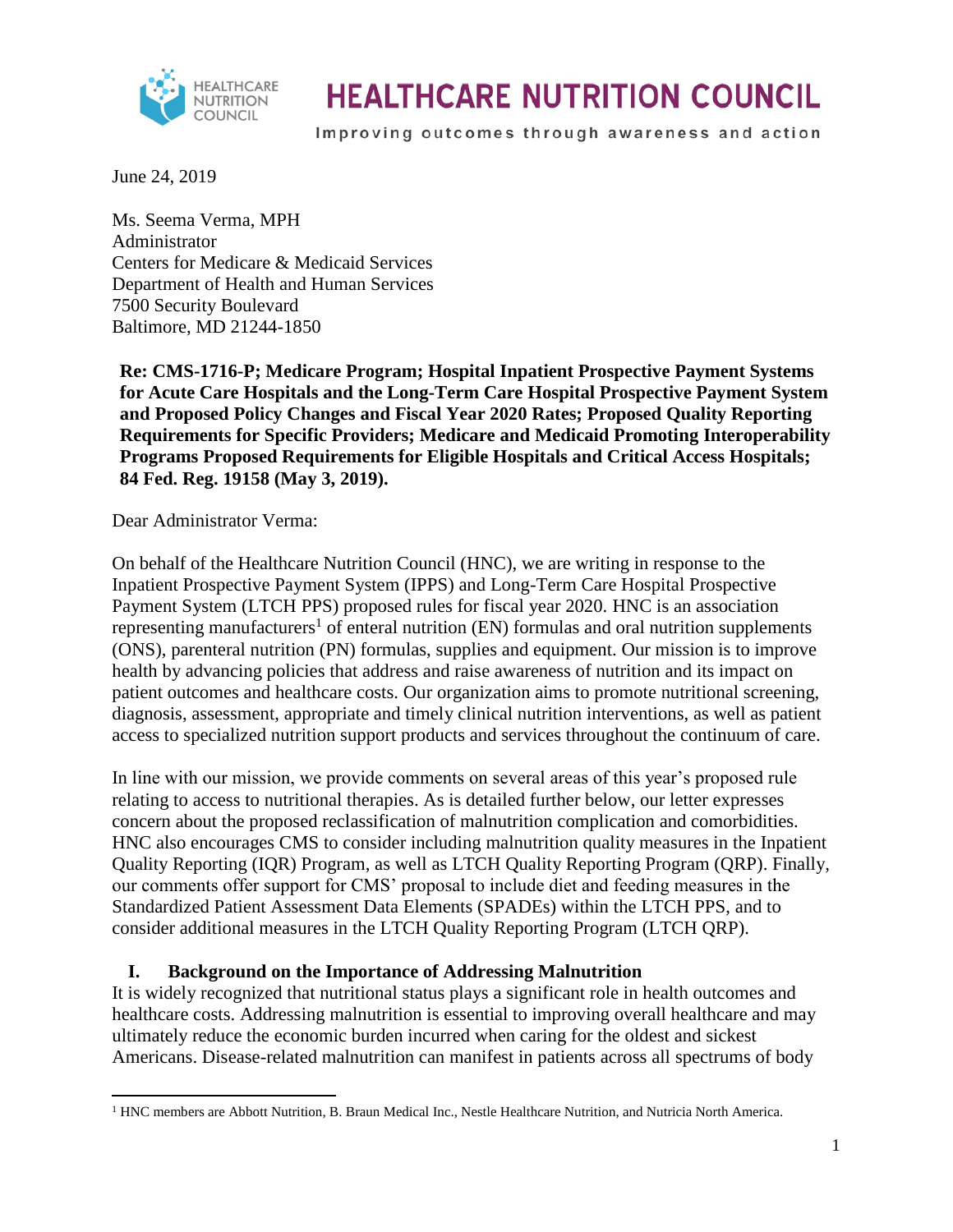

Improving outcomes through awareness and action

mass index, ranging from under to overweight individuals. Malnutrition often is associated with acute and chronic diseases and injury, such as cancer, stroke, chronic obstructive pulmonary disease, heart failure, infection, trauma and surgical procedures. Large-scale studies have shown that as many as half of hospitalized patients and 35% to 85% of older long-term care residents are undernourished.<sup>i,ii,iii,iv</sup>

If unaddressed, malnutrition increases the cost of care and likelihood of poor health outcomes, including increased complications, longer hospitalizations and more readmissions. For example, malnourished patients are more likely to experience complications, such as pneumonia,<sup>v</sup> pressure ulcers,<sup>vi</sup> nosocomial infections,<sup>vii</sup> and death.<sup>viii</sup> In addition, malnutrition is a risk factor for other severe clinical events, such as falls<sup>ix</sup> and worse outcomes after surgery or trauma.<sup>x</sup> Malnutrition also has negative impacts on patients with specific chronic diseases and conditions, such as stroke,<sup>xi</sup> heart failure,<sup>xii</sup> cancer,<sup>xiii</sup> and COPD.<sup>xiv</sup> Malnourished patients, as well as patients at risk for malnutrition, have significantly longer hospitalizations than well-nourished patients and patients not at risk for malnutrition.<sup>xv</sup>

Additionally, readmission rates, institutionalization and ongoing healthcare services increase in patients suffering from malnutrition. In particular, disease-related malnutrition is a common reason for patients to be readmitted to hospitals.<sup>xvi</sup> A study published in 2016 found that malnutrition in U.S. hospitalized patients is associated with a more than 50 percent higher rate of readmission within 30 days, compared to patient stays not associated with malnutrition.<sup>xvii</sup> Hospitalized patients at risk of malnutrition are also more likely to be discharged to another facility or require ongoing healthcare services after being discharged from the hospital than patients who are not at risk for malnutrition.<sup>xviii</sup>

Beyond just the effect on utilization and outcomes, malnutrition has an outsized effect on overall cost of care. Malnutrition costs associated with older adults aged 65 years and older who are the most at risk of malnutrition and largely depend on Medicare are estimated at \$51.3 billion annually.<sup>xix</sup> However, this figure likely underestimates the total burden of disease-related malnutrition given the diagnosis gap in hospitalized patients.<sup>xx</sup> In addition, malnourished patients and patients with nutrition related or metabolic issues are frequently readmitted to the hospital.<sup>xxi</sup> Further, the average costs per readmission for patients with malnutrition were found to be 26-34 percent higher (\$16,900 to \$17,900) for patients with malnutrition compared to those without malnutrition  $(\$13,400)$ .<sup>xxii</sup> A retrospective health economic study found that providing oral nutritional supplements (ONS) to Medicare patients aged 65+ with any primary diagnosis was associated with a 16% reduction in length of stay and a 15.8% cost savings – an average of  $$3,079$  -- per episode.<sup>xxiii</sup>

Lastly, despite the impact on overall health and the prevalence of malnutrition among hospitalized patients, a patient's nutritional status is often not evaluated or diagnosed in a timely manner. In a recent study conducted by the Agency for Healthcare Research and Quality using the Healthcare Cost and Utilization Project database, only about 7 percent of hospitalized patients are diagnosed with malnutrition.<sup>xxiv</sup> With as many as half of hospitalized patients and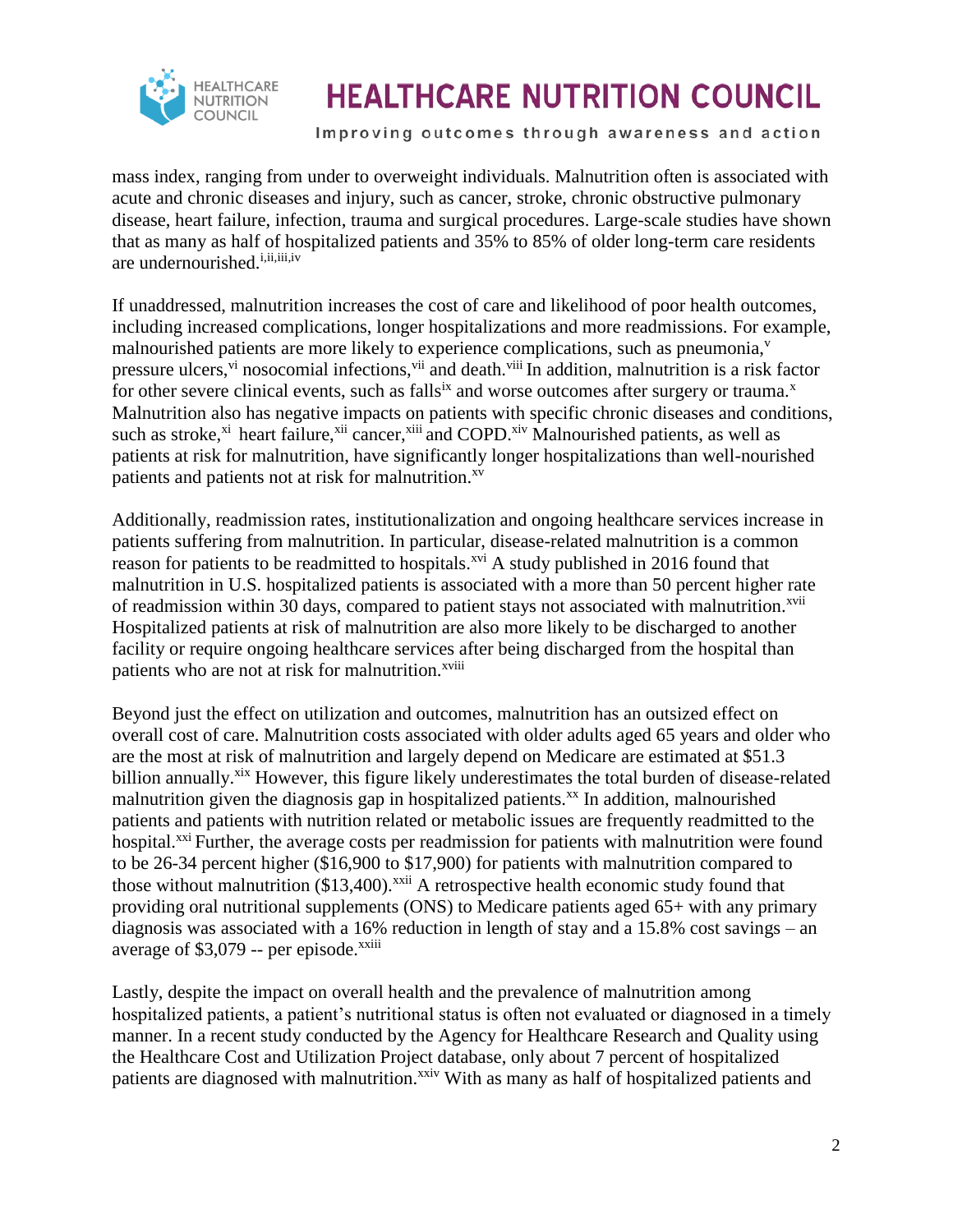

Improving outcomes through awareness and action

35-85% of older long-term care residents undernourished, the extremely low number of diagnosis for malnutrition represents a screening and diagnosis gap that needs to be addressed.

Based on the aforementioned evidence, it is essential that CMS make nutritional status a key component in both its reimbursement policies and its efforts to improve the quality and value of care delivery. This should include being mindful of the outsized clinical value of nutritional status, despite the fact malnutrition is often only indicated as a secondary or comorbid condition for many patients. Further, CMS should continue to implement more nutritional-related items into its quality and value programs, including in the IQR program and its various post-acute care quality reporting programs.

#### **II. HNC Opposes the Reclassification of E43 (Unspecified severe protein-calorie malnutrition)**

CMS proposes to reclassify ICD-10 code E43 (Unspecified severe protein-calorie malnutrition) from a major complication or comorbidity (MCC) to a complication or comorbidity (CC) when E43 used as a secondary diagnosis. In addition, CMS proposes to reclassify E44.0 (Moderate protein-calorie malnutrition) from a CC to a MCC. HNC believes the change in E43's status is not supported by data and contrary to sound clinical judgement.

CMS proposes to upgrade E44.0 (described as *moderate*) to an MCC but downgrade E43 (described as *severe*) to a CC. CMS' own data refutes this move, as the FY 2020 NPRM Measure of Impact Use Supplementary File (lines 827-828) shows higher values in all fields for E43 (severe) when compared to E44.0 (moderate). E43 Unspecified Severe Protein-Calorie Malnutrition is the only available ICD-10 code for severe malnutrition. Therefore, E43 should remain as an MCC, consistent with its resource use being higher than E44.0. In addition, reclassifying E43 to CC status would misalign the entire malnutrition code family. E44.1 (*mild*  malnutrition) is classified as CC. If CMS were to finalize this proposal, mild and severe malnutrition diagnosis would both be CC, while moderate would be a MCC.

All instances of malnutrition are serious conditions with outsized effect on patient outcomes and resource use. Even if CMS has some data to support the change - besides the fact that data should be presented to stakeholders for comment – CMS wisely does not usually implement changes that are contrary to sound clinical judgement. In this case it is evident, both facially and based on the previously presented evidence regarding the clinical impact of malnutrition, that a moderate malnutrition diagnosis should not be considered more resource intensive than a severe malnutrition diagnosis. **For the aforementioned reasons, CMS should not finalize its proposal to reclassify E43 and retain its status as an MCC.** 

Finally, HNC supports CMS reclassifying E44.0 as an MCC. Due to the evidence discussed before regarding the seriousness of malnutrition, CMS should always err towards weighing malnutrition more heavily. Upgrading E44.0, but not downgrading E43, would properly align the malnutrition family of codes, with moderate and severe being a MCC, and mild being a CC.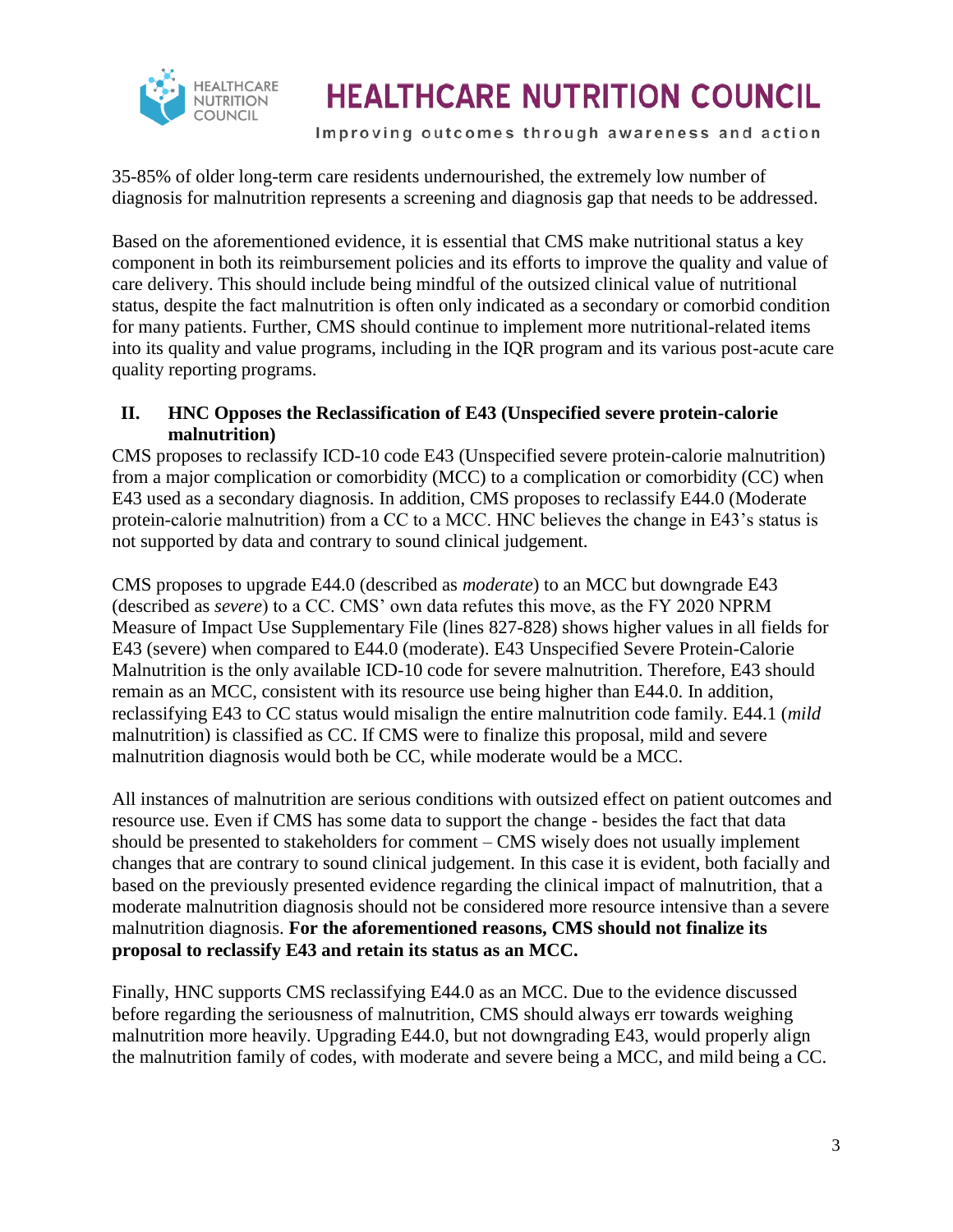

Improving outcomes through awareness and action

#### **III. HNC Urges CMS to Include Nutrition Related Electronic Clinical Quality Measures (eCQMs) in the Inpatient Quality Reporting (IQR) Program**

CMS states that the goal of the Inpatient Quality Reporting (IQR) Program is to drive quality improvement through measurement and transparency by publicly displaying data to help consumers make more informed decisions about their health care. Due to the momentous role nutrition plays in patient care and outcomes, CMS should incorporate malnutrition items into the IQR program to ensure patients have a complete picture about the vital elements of care provided by hospitals. **HNC recommends the following malnutrition electronic clinical quality measures (eCQMs) which have been adopted by the National Quality Forum (NQF) be included in the hospital IQR Program:** 

- NOF #3087/MUC16-294: Completion of a Malnutrition Screening within 24 hours of Admission
- NQF #3088/MUC16-296: Completion of a Nutrition Assessment for Patients Identified as At-Risk for Malnutrition within 24 hours of a Malnutrition Screening
- NQF #3089/MUC16-372: Nutrition Care Plan for Patients Identified as Malnourished after a Completed Nutrition Assessment
- NQF #3090/MUC16-344: Appropriate Documentation of a Malnutrition Diagnosis
- **IV. HNC Supports Inclusion of Nutrition Related Long-Term Care Hospital (LTCH) Standardized Patient Assessment Data Element (SPADE) Items and Requests Consideration of Additional Nutrition Quality Measures in LTCH Quality Reporting Program (QRP)**

CMS proposes to include four nutritional related items in the Standardized Patient Assessment Data Elements (SPADEs) for Long-Term Care Hospital (LTCHs). The SPADEs are important tool to gather information about care being provided across care settings. SPADEs should incorporate all relevant aspects of patient care and outcomes, and nutritional related elements are a crucial aspect of that care. Therefore, HNC supports inclusion of the Parenteral/IV Feeding, Feeding Tube, Mechanically Altered Diet, and Therapeutic diet data elements in the SPADEs for LTCHs and encourages CMS to finalize its proposal. In addition, we request that a diagnosis of malnutrition be considered a standard data element, to ensure appropriate identification and nutritional management of malnourished patients.

In addition to supporting inclusion of nutritional measures in the LTCH SPADEs, HNC encourages CMS include additional nutritional in the LTCH QRP. We were encouraged to see nutritional quality measures and measure concepts on the list of areas under consideration for future inclusion in the LTCH QRP in this proposed rule. As HNC recommended for the IQR Program, HNC recommends CMS consider the following NQF items for inclusion in the LTCH QRP:

- NOF #3087/MUC16-294: Completion of a Malnutrition Screening within 24 hours of Admission
- NOF #3088/MUC16-296: Completion of a Nutrition Assessment for Patients Identified as At-Risk for Malnutrition within 24 hours of a Malnutrition Screening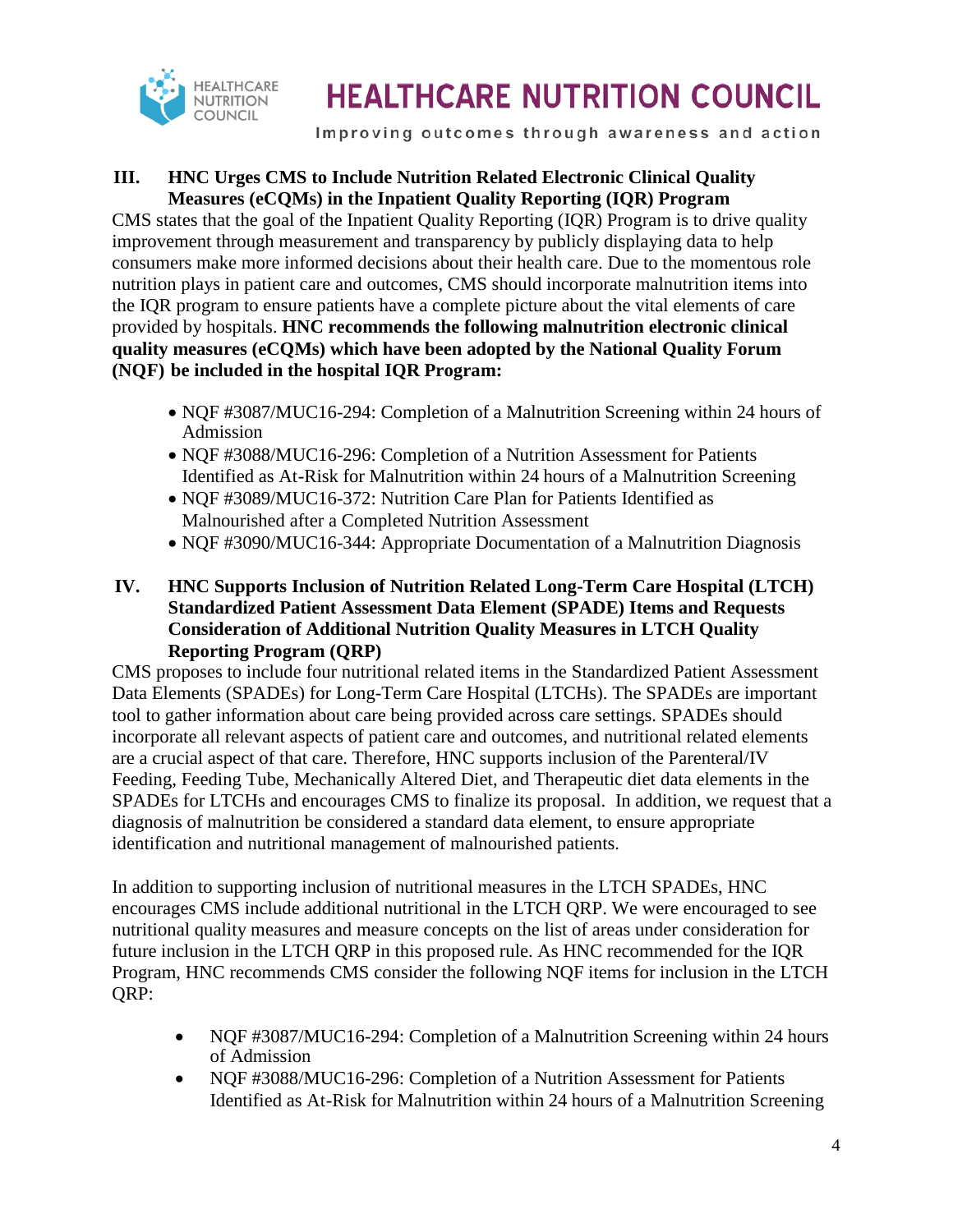

Improving outcomes through awareness and action

- NQF #3089/MUC16-372: Nutrition Care Plan for Patients Identified as Malnourished after a Completed Nutrition Assessment
- NQF #3090/MUC16-344: Appropriate Documentation of a Malnutrition Diagnosis

**\*\*\***

Malnutrition continues to be a crucial component in reducing hospital-acquired conditions, lowering healthcare costs and improving the health and well-being of vulnerable Medicare beneficiaries. **HNC urges CMS to prioritize policies and initiatives that identify and treat malnutrition, encourages proper nutrition and the development of cost-effective nutrition therapy products, and ensures access through adequate coverage and payment policies for nutrition therapy products**. HNC stands ready to work with CMS and all stakeholders to develop these policies as one means to improve the public health system. If you have any questions or would like additional information, please contact Jonathan Gold [via email](mailto:jgold@kellencompany.com) or at 202-860-1004.

Sincerely,

Robert Rankin

Robert Rankin Executive Director Healthcare Nutrition Council

<sup>i</sup> Robinson MK, Trujillo EB, Mogensen KM, et al: Improving nutritional screening of hospitalized patients: The role of prealbumin. *JPEN J Parenter Enteral Nutr*. 2003 27:389-395.  $\overline{\phantom{a}}$ 

ii Chima CS, Barco K, Dewitt MLA, et al: Relationship of nutritional status to length of stay, hospital costs, discharge status of patients hospitalized in the medicine service*. J Am Diet Assoc* 1997 97:975-978.

iii Braunschweig C, Gomez S, Sheean PM: Impact of declines in nutritional status on outcomes in adult patients hospitalized for more than 7 days. *J Am Diet Assoc* 2000 100:1316-1322.

iv Crogan NL, Pasvogel A: The influence of protein-calorie malnutrition on quality of life in nursing homes*. J Geronotol A Biol Sci Med Sci* 2003 58A(2):159-164.

<sup>v</sup> Callahan CM, Wolinsky FD. Hospitalization for pneumonia among older adults. *J Gerontol*. 1996; 51A:M276-M282.

vi Mechanick JI. Practical aspects of nutritional support for wound-healing patients. *Am J Surg*. 2004;188:52S-56S.

vii Schneider SM, Veyres P, Pivot X, et al. Malnutrition is an independent factor associated with nosocomial infections. *Br J Nutr.*  2004; 92:105-111.

viii Correia MI, Waitzberg DL. The impact of malnutrition on morbidity, mortality, length of hospital stay and costs evaluated through a multivariate model analysis. *Clin Nutr*. 2003;22:235-239.

ix Meijers JMM, Halfens RJG, Neyens JCL, et al. Predicting falls in elderly receiving home care: the role of malnutrition and impaired mobility. *J Nutr Health Aging*; 2012; 16: 654-658.

<sup>x</sup> Marik PE and Flemmer M. Immunonutrition in the surgical patient. *Minerva Anestesiologica*. 2012; 78: 336-342.

xi Davalos A, Ricart W, Gonzlez-Huix F, et al. Effect of malnutrition after acute stroke on clinical outcome. Stroke. 1996;27:1028- 1032.

xii Zapatero A, Barba R, Gonzalez N, et al. Influence of obesity and malnutrition on acute heart failure. *Rev Esp Cardiol*. 2012; 65(5): 421-426.